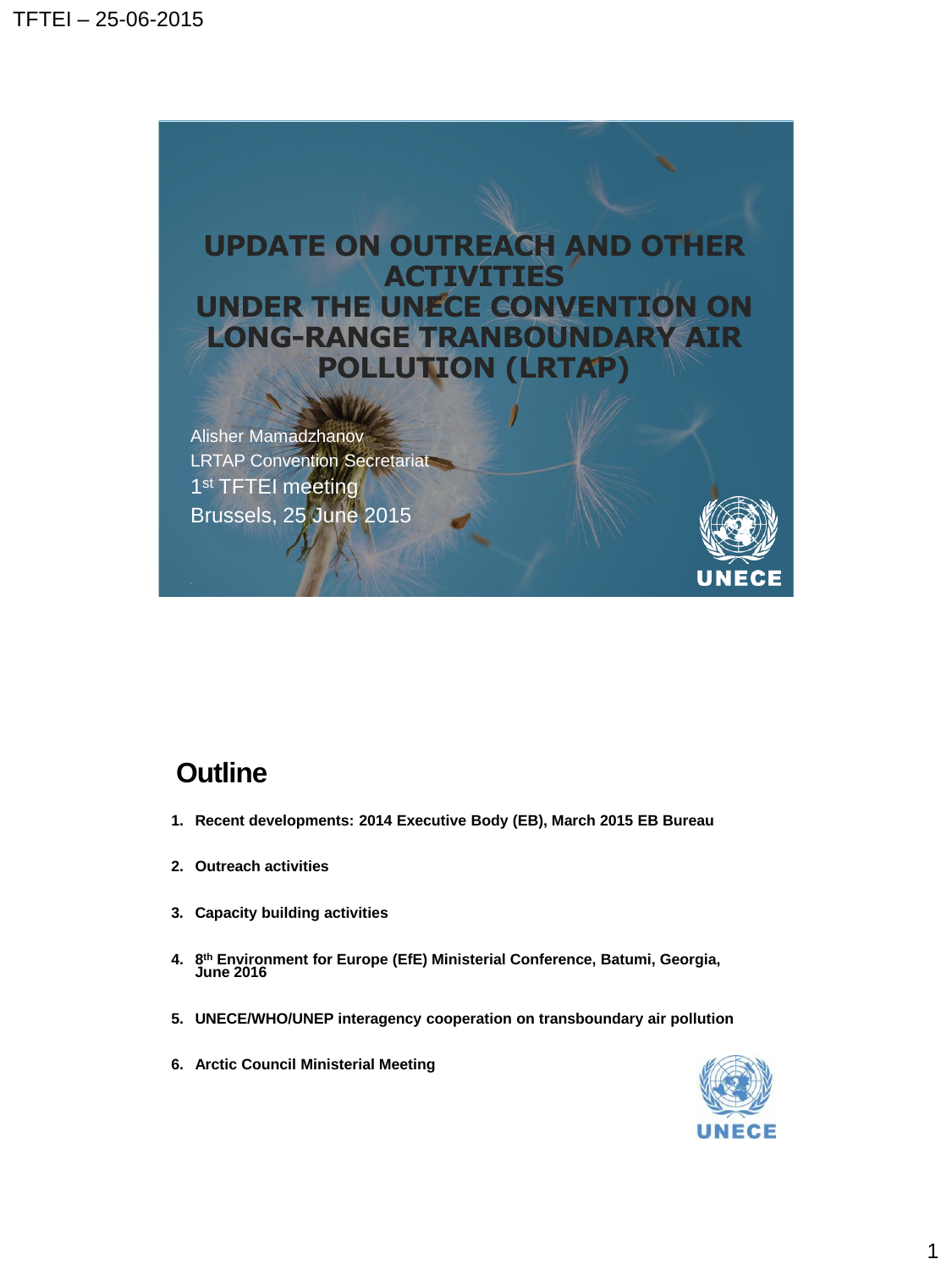### **1. Recent developments – 33rd session of the Executive Body, Dec 2014**

#### **Highlights of EB-33:**

- Ms. Anna Engleryd (Sweden) new EB Chair
- **Two thematic reports by the Working Group on Effects:**
- 1. Deposition of air pollutants to vegetation in Eastern and South-Eastern Europe, the Caucasus and Central and South-East Asia and their impacts
- 2. Residential heating with wood and coal: health impacts and policy options in Europe and North America (Task Force on Health)
- Revised Framework Code for Good Agricultural Practice for Reducing Ammonia Emissions (TF on Reactive Nitrogen)
- **Upgrade of EGTEI to a Task Force on Techno-Economic Issues**
- **Introduction to 2016 Assessment Report**
- Adjustment procedure under the Gothenburg Protocol; additional technical guidance
- Compliance, capacity building, financial-budgetary, outreach issues: presentations by UNEP, CCAC, WMO, EANET/MALE Declaration



### **1. Recent developments, Executive Body Bureau meeting, March 2015**

#### **Highlights:**

- 2016-2017 workplan survey to all centres and task forces on outreach collaboration possibilities and on the appropriate framework
- EB Bureau encouraged ECE to join Climate and Clean Air Coalition (CCAC) and to promote the Convention at the ministerial meeting under the Arctic Council (April 2015)
- 8<sup>th</sup> EfE Ministerial Conference possible initiative on "Batumi Action for Cleaner Air"
- 2016 Assessment Report also as a contribution to the EfE process
- Capacity building; funding EECCA participants at meetings in Geneva

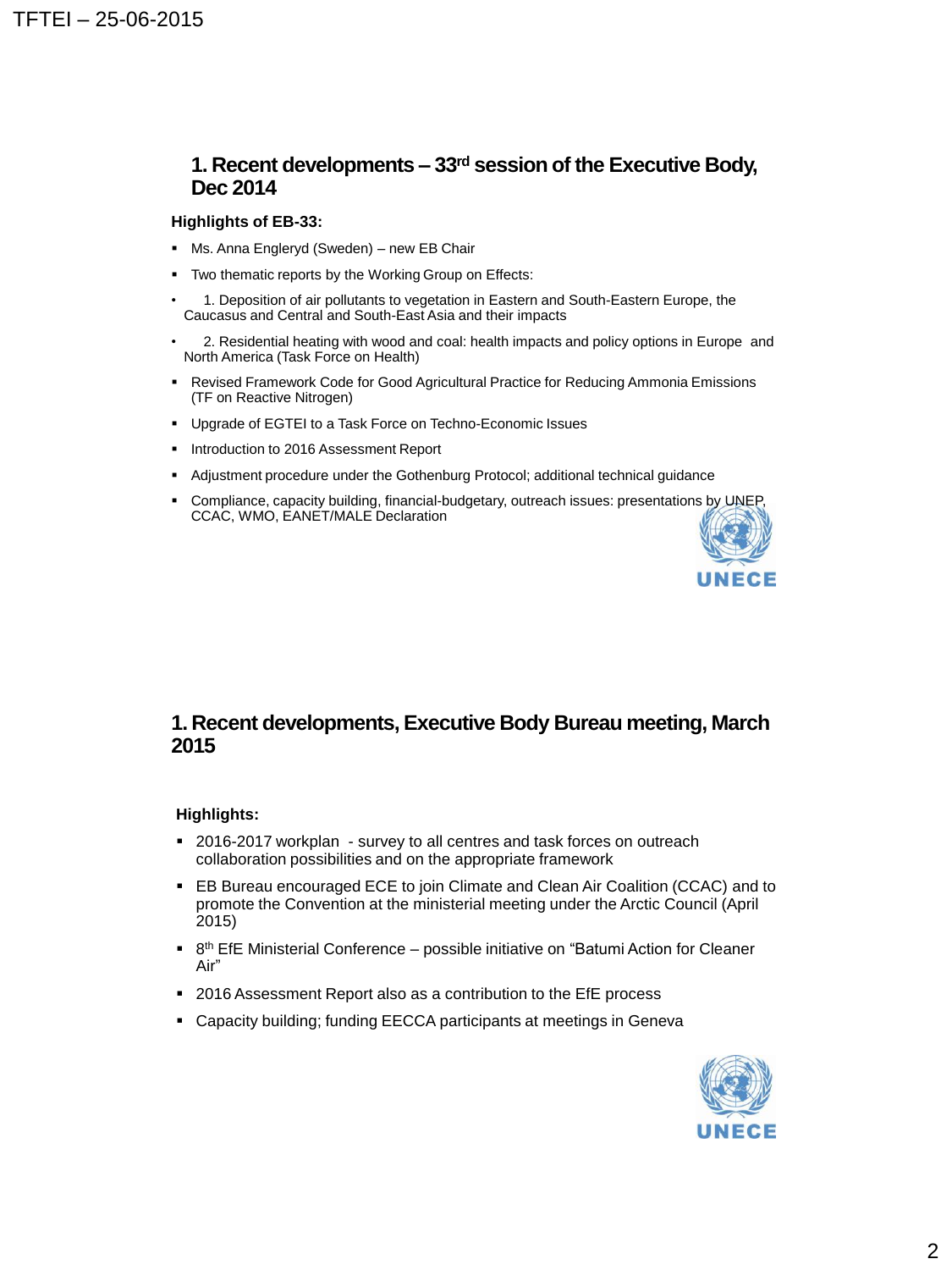## **2. Outreach activities**

- Report on outreach activities and opportunities by secretariat adopted at EB
- EB Bureau decision– collect ideas on cooperation from Task Forces/ICPs
- Next step secretariat to send out letters to partners to seek interest for cooperation
- **Report on outcomes to EB session in May 2016**
- Outreach efforts beyond UN ECE region both ongoing and planned:
- 1. POPs cooperation with Stockholm Convention on monitoring
- 2. Black carbon: inventories, atmospheric and integrated modelling possible cooperation with the Arctic Council
- Possible cooperation with UNEP, OECD, EEA, UNFCCC highlighted
- 8<sup>th</sup> EfE Ministerial Conference, UNEA-1, World Health Assembly Resolution
- UNECE to join Climate and Clean Air Coalition



### **3. Capacity building activities in Eastern Europe, the Caucasus and Central Asia**

- To be continued until 2017
- Contributions provided by EU, Norway, Switzerland, the Netherlands; negotiations with the Russian Federation on its potential contribution
- Needs-driven activities: the programme is compiled based on the needs expressed by Ministers of Environment

#### • **Comprehensive programme:**

- Development/further improvement of emission inventory systems
- Calculation of gridded emission data, preparation of Informative Inventory Reports, estimation of base year emission levels and emission reduction targets for 2020 and beyond - as provided in the amended Gothenburg Protocol, respective emission projections
- Analysis of the legislative framework with respect to air quality management
- Supporting the development of National Action Plans
- raising the political profile of the Convention and raising awareness among decisionmakers on **environmental and health effects of air pollution**

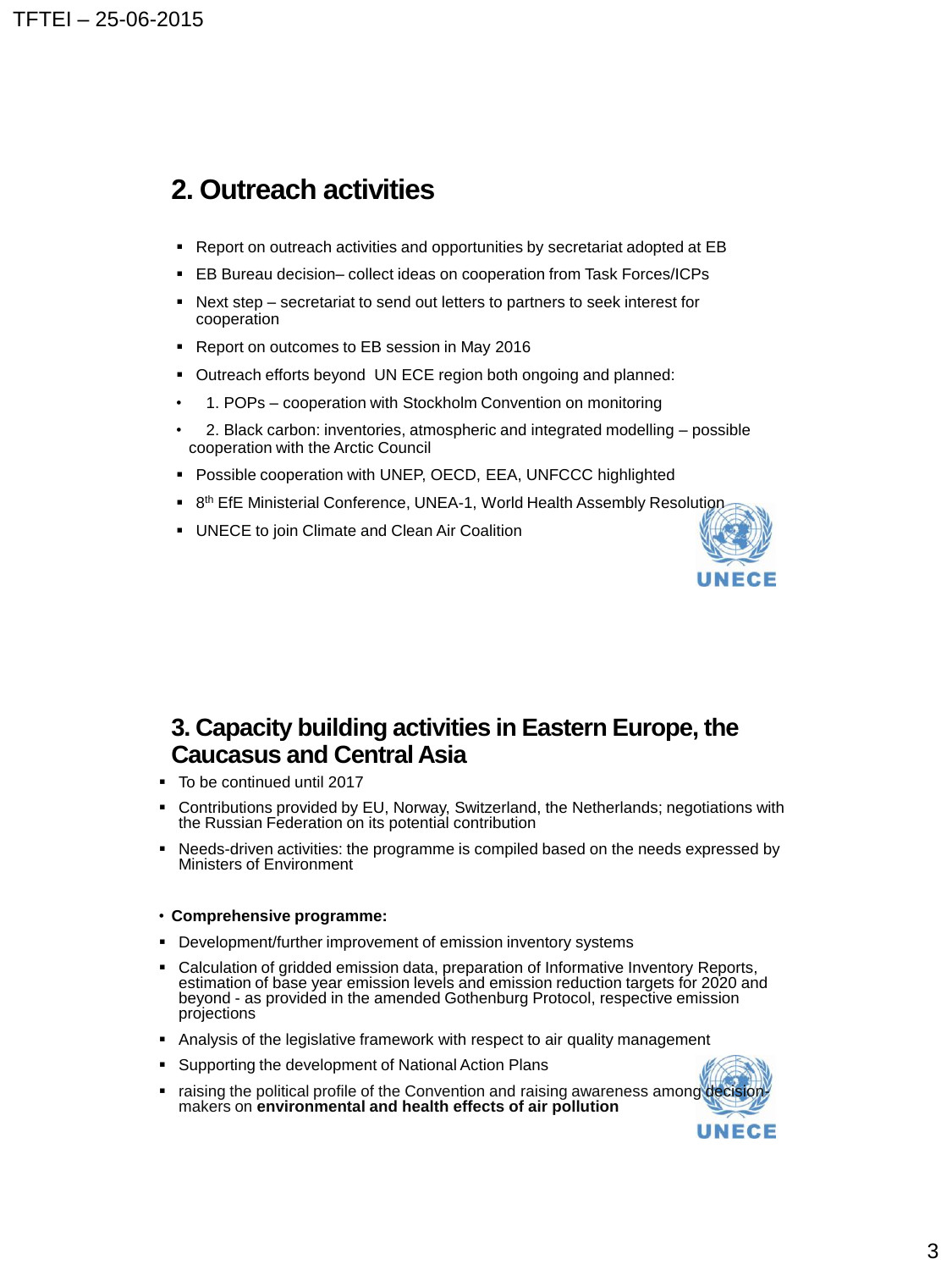# **3. Capacity building activities**

#### **Completed activities (2013-2014):**

- Workshop "Particulate matter: the impact on health and development of national emission inventories", Uzbekistan, Nov 2013
- Training on emissions gridding and projections, Republic of Moldova, Jun 2014
- Workshop on emission inventory development, Georgia, Oct 2014
- Workshop on emission inventory development, Azerbaijan, Nov 2014
- participation in the meeting of the Interstate Commission on Sustainable Development in Central Asia and in the final conference of the EU Air-Quality-Governance project in the ENPI East countries



# **3. Capacity building activities**

#### **Planned activities in 2015:**

- A roundtable to present the results of the legislation analysis and a workshop on emission inventories in Uzbekistan, May 2015
- Workshop on emission inventory development, Armenia, Jun 2015
- Workshop on emission inventory development, Kazakhstan, Jun 2015
- Next months: preparation of a publication on the effects of air pollution, key facts and success stories for decision-makers in RU/EN

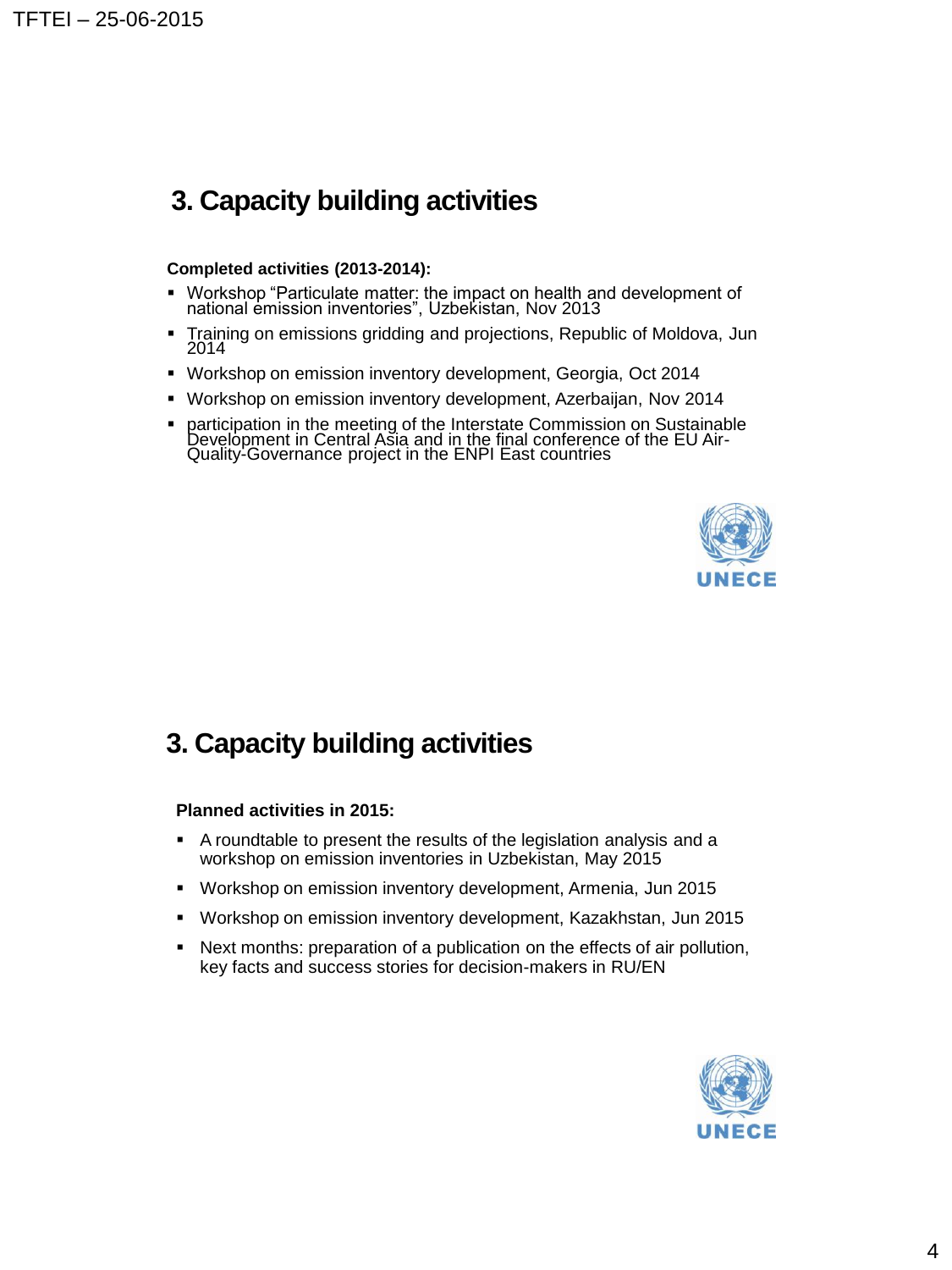## **4. 8th Environment for Europe Ministerial Conference in Batumi, Georgia, June 2016**

- **High-level Conference: 8-10 June 2016**
- **At its 20th meeting, UNECE's Committee on Environmental Policy (CEP) decided on two themes for the Conference:**
- **Greening the economy in the pan-European region**
- **IMPROVING A.** Improving air quality for a better environment and human health
- **Conference as an opportunity to provide major inputs through a number of avenues:**
- **Shaping the ministerial discussions (questions and background paper)**
- **Presentation of the Convention's Assessment Report**
- Batumi Action for Cleaner Air
- Communications and outreach



### **5. UNECE/WHO/UNEP interagency cooperation on transboundary air pollution**

- **Interagency meeting in February 2015 at the initiative of UNECE's Executive Secretary**
- Conclusions:
- Organizations have strong, mutually supportive mandates on air quality
- Joining efforts to complement and strengthen each other's work
- Providing strong joint messages to Governments with a bigger impact
- **First steps to increase the existing cooperation have been taken; milestones for** 2015-2017 have been identified
- Future interagency meetings and growing cooperation to be expected